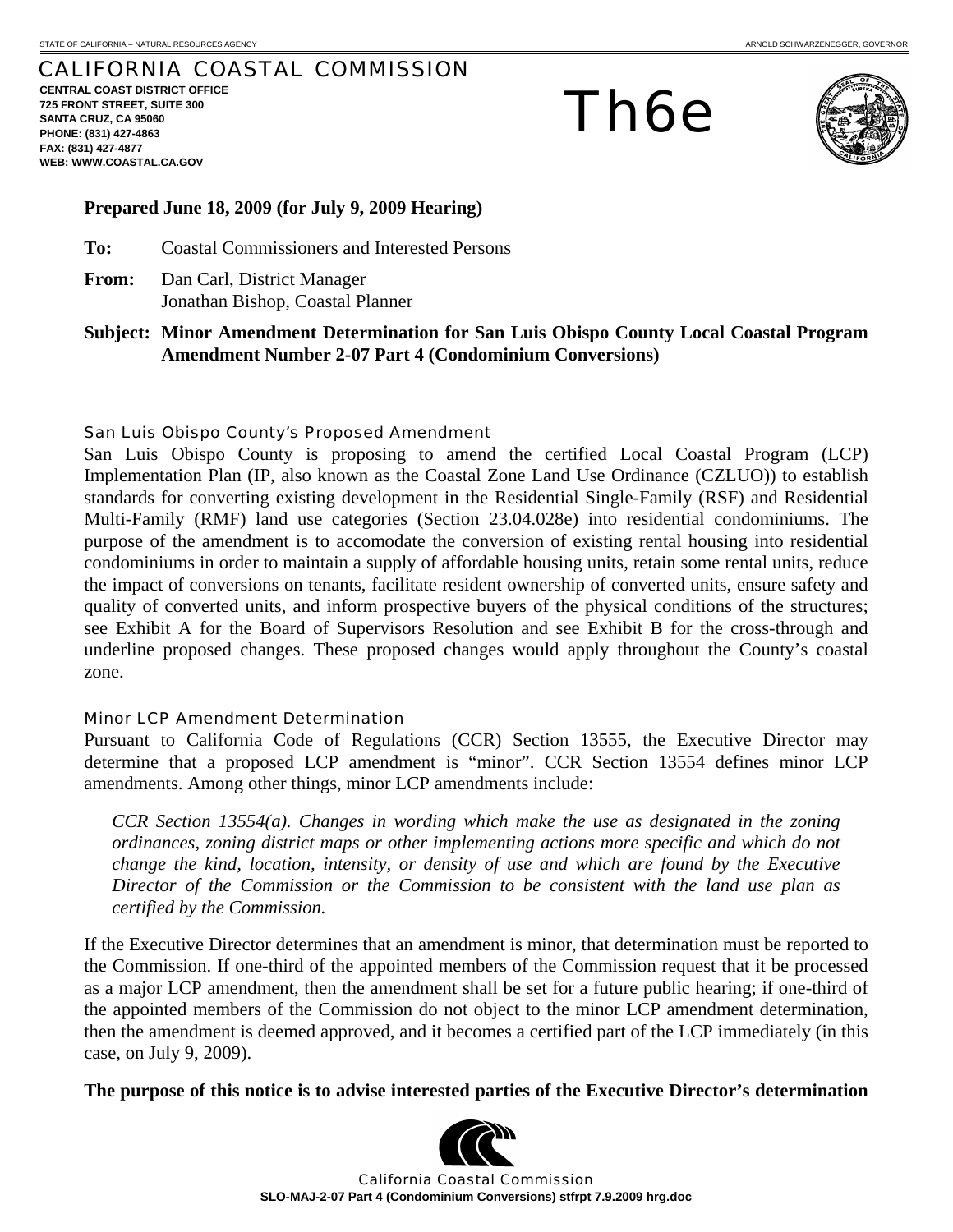## **that the proposed LCP amendment is minor.**

The proposed amendment will establish new standards for converting existing rental housing (residential) into condominiums (residential), and the standards only apply to property in the RSF and RMF land use categories. Thus, the amendment will not change the allowed kind, location, intensity, or density of use. Rather, the amendment will simply allow for residential renters to become residential owners in single and multi-family residential districts through condominium ownership. The amendment does not alter LCP standards otherwise in these residential districts, and thus the amount of such development allowed under the LCP in these areas (including mass, scale, density, etc.) will be unchanged. The amendment also does not apply to visitor-serving land use designations where it would raise issues associated with converting visitor-serving rental units (overnight or otherwise) to residential units. Thus, the proposed amendment is consistent with the certified LCP Land Use Plan and qualifies as a minor LCP amendment.

## Coastal Commission Concurrence

The Executive Director will report this minor LCP amendment determination, and any comments received on it, to the Coastal Commission at its July 9, 2009 meeting at the San Luis Obispo County Government Center, Board of Supervisors Chambers, 1055 Monterey Street in San Luis Obispo. If you have any questions or need additional information regarding the proposed amendment or the method under which it is being processed, please contact Jonathan Bishop at the Central Coast District Office in Santa Cruz. If you wish to comment on and/or object to the proposed minor LCP amendment determination, please do so by July 3, 2009.

## Procedural Note - LCP Amendment Action Deadline

This proposed LCP amendment was filed as complete on July 16, 2008. It is IP only and the original 60 day action deadline was September 14, 2008. On September 11, 2008, the Commission extended the action deadline by one year to September 14, 2009. Thus, the Commission has until September 14, 2009 to take a final action on this LCP amendment.

Exhibits: Exhibit A: Board of Supervisor's Resolution Exhibit B: Proposed CZLUO Section 23.04.028e

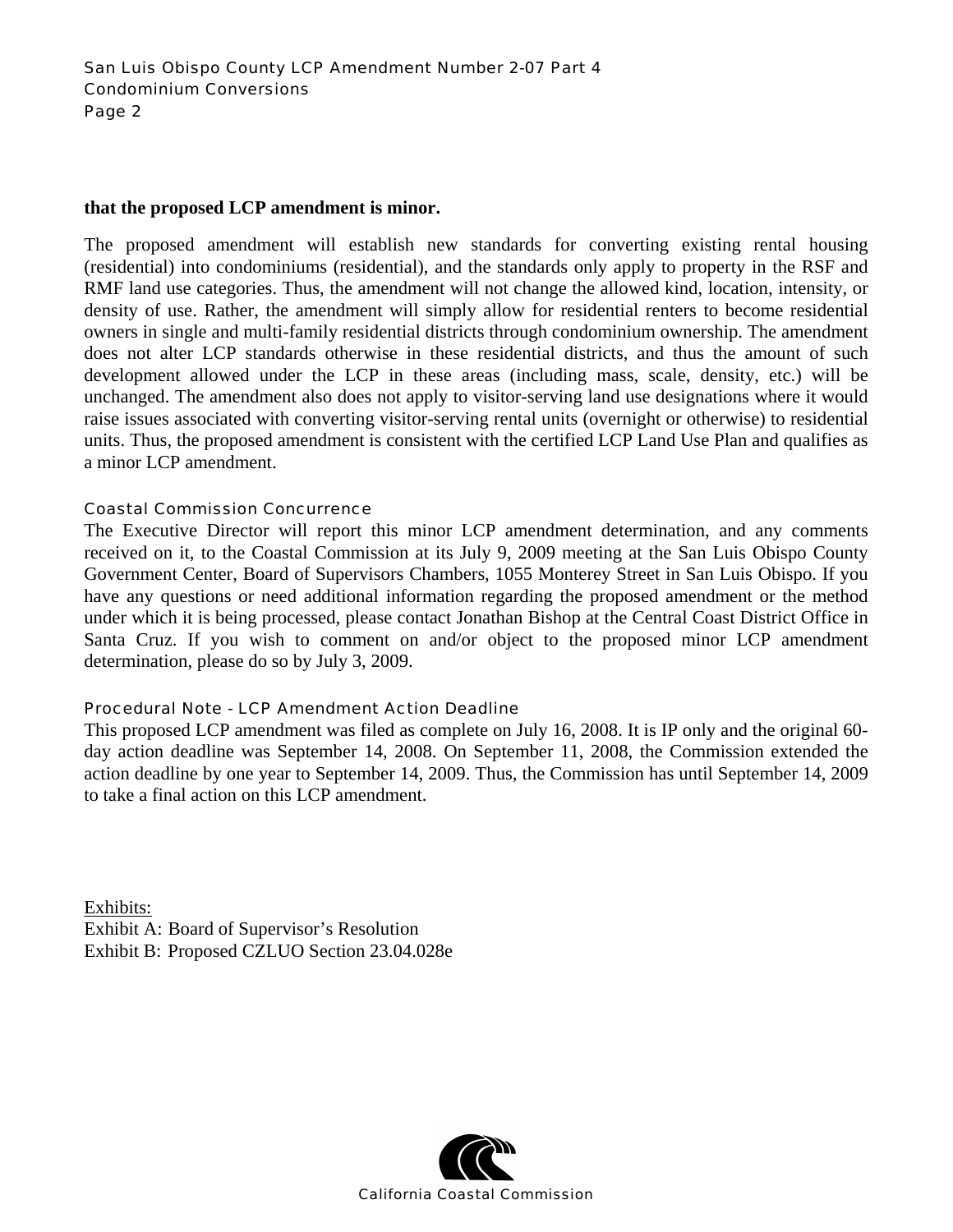# IN THE BOARD OF SUPERVISORS

COUNTY OF SAN LUIS OBISPO, STATE OF CALIFORNIA

Tuesday December 19, 2006

PRESENT: Supervisors

Harry L. Ovitt, Shirley Bianchi, Jerry Lenthall, James R. Patterson and Chairperson K.H. 'Katcho' Achadjian

**ABSENT:** None

#### RESOLUTION NO. 2006 - 478

#### RESOLUTION TO AMEND THE SAN LUIS OBISPO COUNTY GENERAL PLAN, LOCAL COASTAL PLAN, THE LAND USE ORDINANCE, TITLE 22 OF THE COUNTY CODE AND THE COASTAL ZONE LAND USE ORDINANCE, TITLE 23 OF THE COUNTY CODE AND TO ADOPT ORDINANCES AND TO APPROVE ENVIRONMENTAL DOCUMENTS

The following resolution is now hereby offered and read:

WHEREAS, state law requires that a general plan be adopted; and

WHEREAS, the Land Use Element of the San Luis Obispo County General Plan was adopted by the Board of Supervisors on September 22, 1980, and is a proper element of the General Plan; and

WHEREAS, on March 1, 1988, the San Luis Obispo County Board of Supervisors adopted the Local Coastal Program as amendments and additions to the Land Use Element of the San Luis Obispo County General Plan, specifically incorporating the Land Use Plan of the Local Coastal Program into the Land Use Element of the General Plan hereinafter referred to as the "Land Use Element and Local Coastal Plan", and to the San Luis Obispo County Code Titles 19, 21, and 23; and

WHEREAS, state law, public necessity, convenience and general welfare requires that general and specific plans be amended from time to time; and

WHEREAS, the Planning Commission of the County of San Luis Obispo after noticed public hearings did recommend amendments to the General Plan, the Local Coastal Plan, the Land Use Ordinance - Title 22 of the County Code and the Coastal Zone Land Use Element - Title 23 of the County Code, adopted resolutions or otherwise took action recommending said amendments.

NOW THEREFORE, BE IT RESOLVED AND ORDERED by the Board of Supervisors of the County of San Luis Obispo, State of California, in a regular meeting assembled on the twelfth day of December, 2006, that the County General Plan, the Local Coastal Plan, the Land Use Ordinance - Title 22 of the County Code and the Coastal Zone Land Use Element - Title 23 of the County Code be amended as follows:

1. Amend the San Luis Obispo County General Plan, by adopting a Parks and Recreation Element as such amendment appears on Exhibit LRP2005-00015, attached hereto and incorporated herein as though fully set forth, rescind the 1968 Recreation Plan, the 1991 Trails Plan and the 1988 Parks and Recreation Master Plan. [This document does not apply to the Coastal Zone and was not certified as part of the Local Coastal Program. Therefore this amendment does not need to be submitted to the California Coastal Commission.]

2. Amend the San Luis Obispo County General Plan, as such amendment appears on Exhibit LRP2005-00015:A, attached hereto and incorporated herein as though fully set forth and pursuant to Public Resources Code, section 30514, authorize the Coastal Zone Framework amendment submittal to the California Coastal Commission for consideration and certification.

3. Amend the San Luis Obispo County General Plan, Land Use Element, Salinas River Area Plan, official maps, as such amendment appears on Exhibit LRP2004-00026:A, attached hereto and incorporated herein as though fully set forth. [This document does not apply to the Coastal Zone and was not certified as part of the Local Coastal Program. Therefore this amendment does not need to be submitted to the California Coastal Commission.]

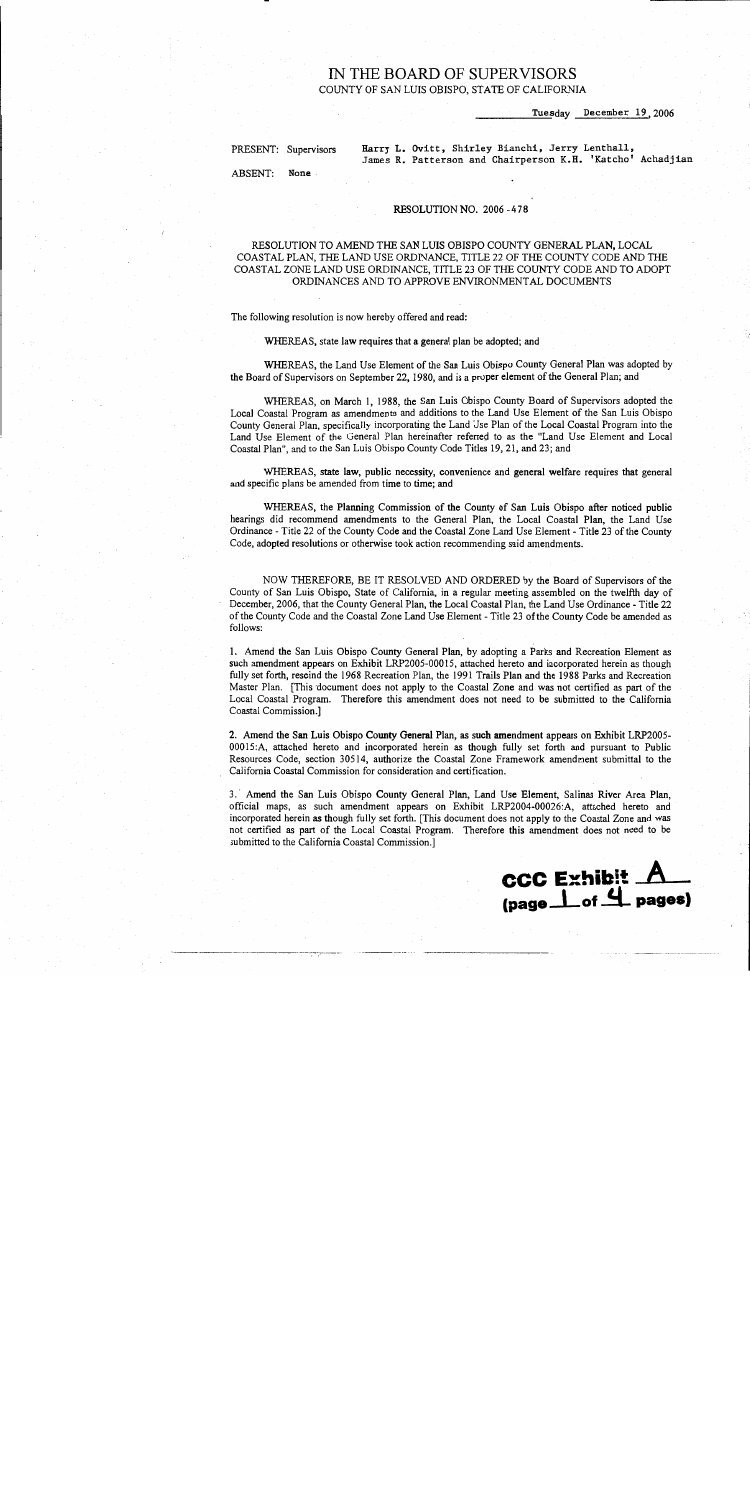4. Amend the San Luis Obispo County General Plan, Land Use Element, South County Area Plan, official maps, as such amendment appears on Exhibit LRP2003-00011:A, attached hereto and incorporated herein as though fully set forth. [This document does not apply to the Coastal Zone and was not certified as part of the Local Coastal Program. Therefore this amendment does not need to be submitted to the California Coastal Commission.]

5. Adopt, enact and instruct the Chairman of the Board of Supervisors to sign "An ordinance amending Title 22 of the San Luis Obispo County Code, the Land Use Ordinance, Chapter 22.112 to correct references to the Trails Plan" as set forth in Exhibit LRP2005-00015:B which is attached hereto and incorporated herein as though fully set forth. [This document does not apply to the Coastal Zone and was not certified as part of the Local Coastal Program. Therefore this amendment does not need to be submitted to the California Coastal Commission.]

6. Adopt, enact and instruct the Chairman of the Board of Supervisors to sign "An ordinance amending Title 22 of the San Luis Obispo County Code, the Land Use Ordinance, Chapter 22.104 by amending Section 22.104.070 relating to the Commercial Retail, Commercial Service, Residential Single Family, Residential Multifamily and Office And Professional areas in the Community Of San Miguel" as set forth in Exhibit LRP2003-00026:B which is attached hereto and incorporated herein as though fully set forth. [This document does not apply to the Coastal Zone and was not certified as part of the Local Coastal Program. Therefore this amendment does not need to be submitted to the California Coastal Commission.]

7. Adopt, enact and instruct the Chairman of the Board of Supervisors to sign "An ordinance amending Title 22 of the San Luis Obispo County Code, the Land Use Ordinance, by amending Section 22.94.050.F.7 relating to maximum density on 2006 Assessor Parcel Number 033-321-009" as set forth in Exhibit LRP2005-00017:B which is attached hereto and incorporated herein as though fully set forth. [This document does not apply to the Coastal Zone and was not certified as part of the Local Coastal Program. Therefore this amendment does not need to be submitted to the California Coastal Commission.]

8. Adopt, enact and instruct the Chairman of the Board of Supervisors to sign "An ordinance amending Title 22 of the San Luis Obispo County Code, the Land Use Ordinance, Chapter 22.112 by amending Section 22.112.040G relating to the Residential Rural area on West El Campo Road" as set forth in Exhibit LRP2003-00011:B which is attached hereto and incorporated herein as though fully set forth. [This document does not apply to the Coastal Zone and was not certified as part of the Local Coastal Program. Therefore this amendment does not need to be submitted to the California Coastal Commission.]

9. Adopt, enact and instruct the Chairman of the Board of Supervisors to sign "An ordinance amending Title 22 of the San Luis Obispo County Code, the Land Use Ordinance, by amending Section 22.12.040 relating to density bonus determinations and 22.12.070 relating to housing affordability standards" as set forth in Exhibit LRP2005-00016:A which is attached hereto and incorporated herein as though fully set forth. [This document does not apply to the Coastal Zone and was not certified as part of the Local Coastal Program. Therefore this amendment does not need to be submitted to the California Coastal Commission.]

10. Adopt, enact and instruct the Chairman of the Board of Supervisors to sign "An ordinance amending Title 23 of the San Luis Obispo County Code, the Coastal Zone Land Use Ordinance, Chapter 23.04 by amending Section 23.04.090 relating to density bonus determinations, Section 23.04.092 and 23.04.094 relating to housing affordability standards" as set forth in Exhibit LRP2005-00016:B which is attached hereto and incorporated herein as though fully set forth and pursuant to Public Resources Code, section 30514, authorize the Coastal Zone Framework and San Luis Bay Coastal amendment submittal to the California Coastal Commission for consideration and certification.

11. Adopt, enact and instruct the Chairman of the Board of Supervisors to sign "An ordinance amending Title 26 of the San Luis Obispo County Code, the Land Use Ordinance, Sections 26.01.034 relating to period affordable housing must remain affordable to qualify for exemption from Title 26" as set forth in Exhibit LRP2005-00016:C which is attached hereto and incorporated herein as though fully set forth. [This document does not apply to the Coastal Zone and was not certified as part of the Local Coastal Program. Therefore this amendment does not need to be submitted to the California Coastal Commission.]

12. Adopt, enact and instruct the Chairman of the Board of Supervisors to sign "An ordinance amending Title 22 of the San Luis Obispo County Code, the Land Use Ordinance, Chapter 22.22 by amending Section 22.22.080 relating to conversion of an existing residential unit to a condominium, planned development or similar residential unit ownership project" as set forth in Exhibit LRP2005-00009:A which is attached hereto and incorporated herein as though fully set forth. [This document does not apply to the Coastal Zone and was not certified as part of the Local Coastal Program. Therefore this amendment does not need to be submitted to the California Coastal Commission.]



13. Adopt, enact and instruct the Chairman of the Board of Supervisors to sign "An ordinance amending Title 23 of the San Luis Obispo County Code, the Coastal Zone Land Use Ordinance, Chapter 23.04 by amending Section 23.04.028 relating to conversion of an existing residential unit to a condominium, planned development or similar residential unit ownership project" as set forth in Exhibit LRP2005-00009:B which is attached hereto and incorporated herein as though fully set forth and pursuant to Public Resources Code, section 30514, authorize the Coastal Zone Framework and San Luis Bay Coastal amendment submittal to the California Coastal Commission for consideration and certification.

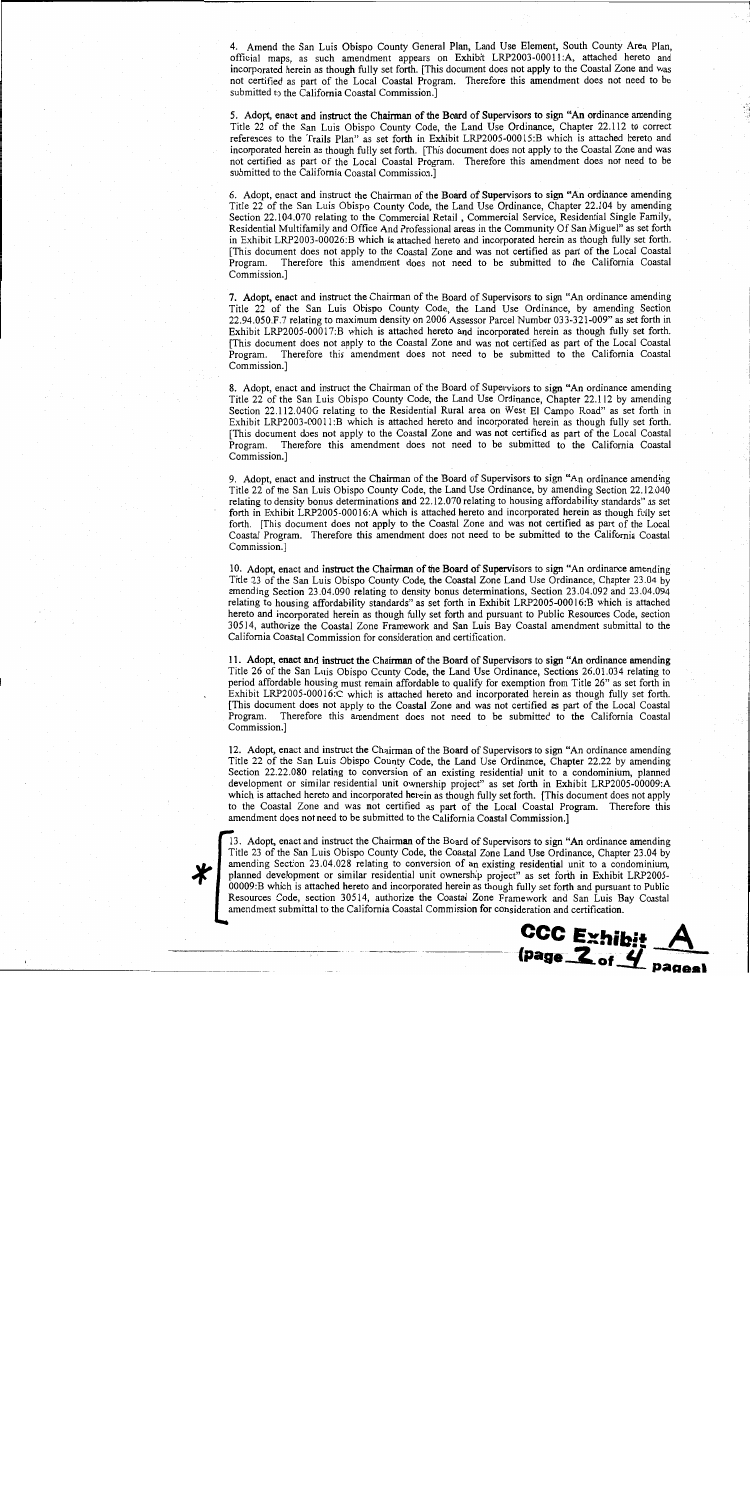14. Adopt, enact and instruct the Chairman of the Board of Supervisors to sign "An Ordinance Amending Specific Sections of the San Luis Obispo County Land Use Ordinance, Title 22 of the County Code and the Coastal Zone Land Use Ordinance, Title 23 of the County Code" which is attached hereto and incorporated herein as though fully set forth. [This document does not apply to the Coastal Zone and was not certified as part of the Local Coastal Program. Therefore this amendment does not need to be submitted to the California Coastal Commission.]

BE IT FURTHER RESOLVED AND ORDERED that the environmental documents for the above enacted amendments be approved as follows:

1. Regarding the amendments that were processed on the basis of a proposed Negative Declaration, the Board of Supervisors reviewed and considered the proposed Negative Declarations together with all comments received during the public review process prior to enacting the amendment. Further, on the basis of the initial studies and comments received for the Negative Declaration, there is no substantial evidence that the amendments will have a significant effect on the environment, therefore the Board of Supervisors hereby adopts the Negative Declaration pursuant to the applicable provisions of the California Environmental Quality Act (CEQA). The Negative Declaration prepared reflect the independent judgment of the Board of Supervisors, acting as the lead agency for the amendments.

2. Regarding the amendments that were processed on the basis of a General Rule Exemption, the Board of Supervisors finds that the activity is covered by That the activity is covered by a general rule exemption (State CEQA Guidelines section 15061(b)(3)) from the California Environmental Quality Act (CEQA) because it can be seen with certainty that there is no possibility that the activity in question may have a significant effect on the environment.

3. Regarding theamendments that were processed on the basis of a Final Environmental Impact Report (FEIR), the Board of Supervisors hereby certifies that the FEIR has been prepared and completed in compliance with the California Environmental Quality Act, California Public Resources Code Section 21000 et seq. and the Board of Supervisors reviewed and considered the information contained in the FEIR prior to approving the amendments and that the FEIR reflects the lead agency's independent judgement and analysis. Further, the Board of Supervisors hereby adopts the recommended findings of the County Environmental Coordinator which are attached hereto and incorporated herein as though fully set forth.

BE IT FURTHER RESOLVED AND ORDERED that this resolution with respect to Exhibits LRP2005-00015:A (portion), LRP2005-00016:B, and LRP2005-00009:B shall become operative automatically, pursuant to 14 California Code of Regulations  $\S 13551(b)(1)$ , upon the certification without any modifications or amendments to said amendments by the California Coastal Commission and upon acknowledgment by the San Luis Obispo County Board of Supervisors of receipt of the Commission's resolution of certification pursuant to 14 California Code of Regulations §13544. In the event that the California Coastal Commission recommends modifications to said amendments, the amendments with modification shall be processed in accordance with Government Code § 65350 et seq., before final local government adoption of the amendments with the modifications suggested by Coastal Commission pursuant to 14 California Code of Regulations §13551(b)(2), or before the Board of Supervisors resubmits, pursuant to Public Resources Code Section 30512 and 30513, any additional amendments to satisfy the Commission's recommended changes.

BE IT FURTHER RESOLVED AND ORDERED that in accordance with Government Code Section 25131, after reading of the title of the ordinances, further reading of the ordinances in full is waived.

BE IT FURTHER RESOLVED AND ORDERED that this resolution shall be effective on the same date as Ordinances 3104 thru 3113 said date being January 18 , 2007.

Upon motion of Supervisor Ovitt , seconded by Supervisor Lenthall and on the following roll call vote, to wit:

AYES: Supervisors Ovitt, Lenthall, Bianchi, Patterson, Chairperson Achadjian

NOES: None

ABSENT: None

ABSTAINING: None

The foregoing resolution is hereby adopted.

K.H. ACHADJIAN

Chairman of the Board of Supervisors of the County of San Luis Obispo. State of California

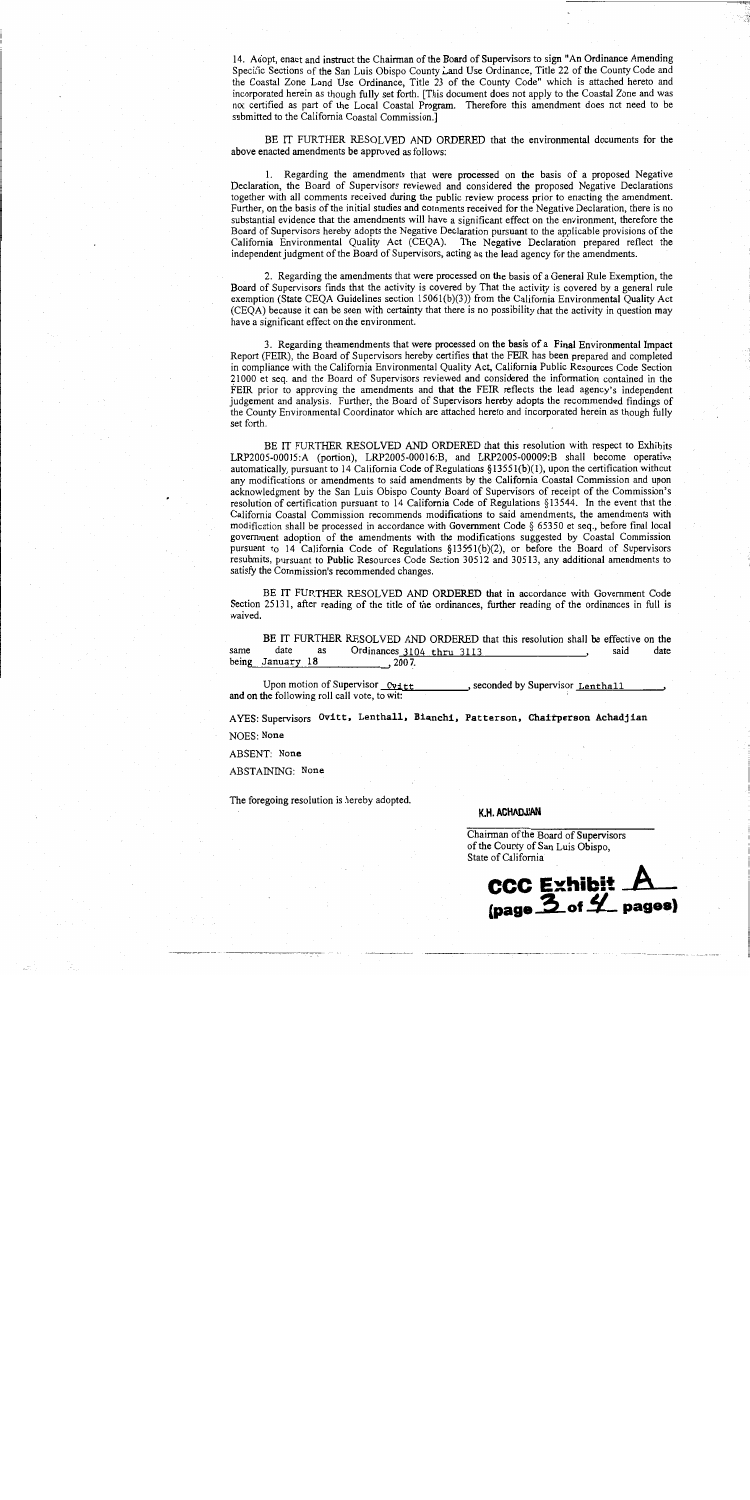#### **ATTEST**

[SEAL]

 $By:$ 

Dated:

JULIE L. RODEWALD<br>County Clerk and Ex-Officio Clerk<br>of the Board of Supervisors,<br>County of San Luis Obispo,<br>State of California

By: C.M. CHRISTENSEN

Deputy Clerk

araania

#### APPROVED AS TO FORM AND LEGAL EFFECT:

JAMES B. LINDHOLM, JR. County Counsel

| Deputy County Counsel | STATE OF CALIFORNIA<br>会议<br>COUNTY OF SAN LUIS OBISPO)                                                                                                                                                                                                                                                                    |
|-----------------------|----------------------------------------------------------------------------------------------------------------------------------------------------------------------------------------------------------------------------------------------------------------------------------------------------------------------------|
|                       | i, JULIEL. RODEWALD, County Clerk of the above<br>entitled County, and Ex-Officic Clerk of the Board<br>of Supervisors thereof, do bereby certify the fore-<br>going to be a full, true and conset copy of an order<br>entered in the minutes of said Board of Super-<br>visors, and now remaining of racord in my office. |
|                       | Witness, my hand and seal of said Board of<br>Supervisors this JAN 0 8 2007                                                                                                                                                                                                                                                |
|                       | <b>JULIE L. RODEWALD</b><br>County Clerk and Ex-Officio Clerk<br>of the Board of Supervisors                                                                                                                                                                                                                               |
|                       | э                                                                                                                                                                                                                                                                                                                          |

**TACABATA** 

CCC Exhibit  $A$ <br>(page  $A$  of  $A$  pages)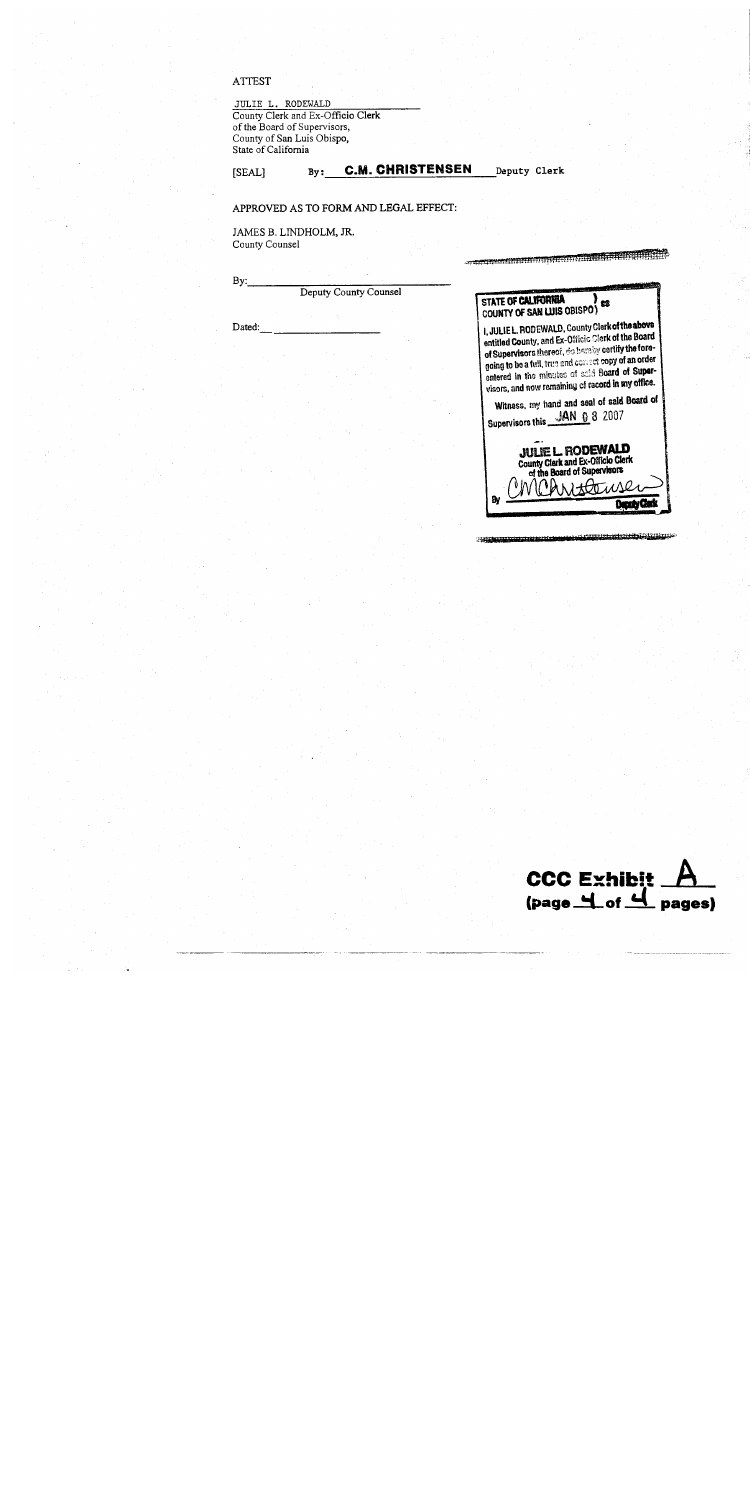#### **EXHIBIT LRP 2005-00009:B**

#### ORDINANCE NO.

### AN ORDINANCE AMENDING TITLE 23 OF THE SAN LUIS OBISPO COUNTY CODE, THE COASTAL ZONE LAND USE ORDINANCE, CHAPTER 23.04 BY AMENDING SECTION 23.04.028 RELATING TO CONVERSION OF AN EXISTING RESIDENTIAL UNIT TO A CONDOMINIUM, PLANNED DEVELOPMENT OR SIMILAR RESIDENTIAL UNIT OWNERSHIP PROJECT

The Board of Supervisors of the County of San Luis Obispo ordains as follows:

SECTION 1: Section 23.04.028 of the Coastal Zone Land Use Ordinance, Title 23 of the San Luis Obispo County Code, is hereby amended as follows:

- d. Condominiums. A condominium, planned development or similar residential unit ownership project in compliance with Subdivision Map Act Sections 66427 et seq. may use smaller parcel sizes to be determined by the Review Authority through Development Plan approval as set forth in Section 23.02.034, provided that:
	- The common ownership external parcel is in compliance with the provisions of this Section;  $(1)$ and
	- The density of residential units is in compliance with Section 23.04.084 where the project  $(2)$ is located in the Residential Multi-Family category.
- Condominium conversion. The standards in this Subsection apply to the conversion of an e. existing residential or nonresidential development into a residential condominium, planned development, stock cooperative or similar residential unit ownership. All conversions shall comply with the California Subdivision Map Act and Title 21 of the County Code in addition to the standards of this Subsection.
	- $(1)$ **Purpose and intent.** The purpose of this section is to establish standards for the conversion of rental housing into condominiums that conform to the General Plan and Housing Element, maintain a supply of affordable housing units, retain some rental units, reduce the impact of such conversions on the tenants, facilitate resident ownership of the converted units, ensure that converted housing achieves a high standard of safety and quality, and inform the prospective buyers of the physical conditions of the structure.
	- $(2)$ Parcel sizes. As set forth in Subsection 23.04.028d.
	- **Application contents.** The Development Plan application required by Subsection d - $(3)$ Condominiums, shall include all information specified by Chapter 2 of this Title, in addition to the following:

 $\mathbf{I}$ 

 $(i)$ Impact Report. A report shall be prepared and submitted with the application that describes: the number of households that will be displaced, the numbers of persons residing in all households, the age and income levels for all tenants, the rental rates and vacancy rate of all units for the previous three years, documentation of the community-wide number of rental units with similar rental rates, and the current rental vacancy rate for the urban or village area where the project is located. This

 $\csc$  Exhibit  $\mathbf B$ (page 1 of 6 pages)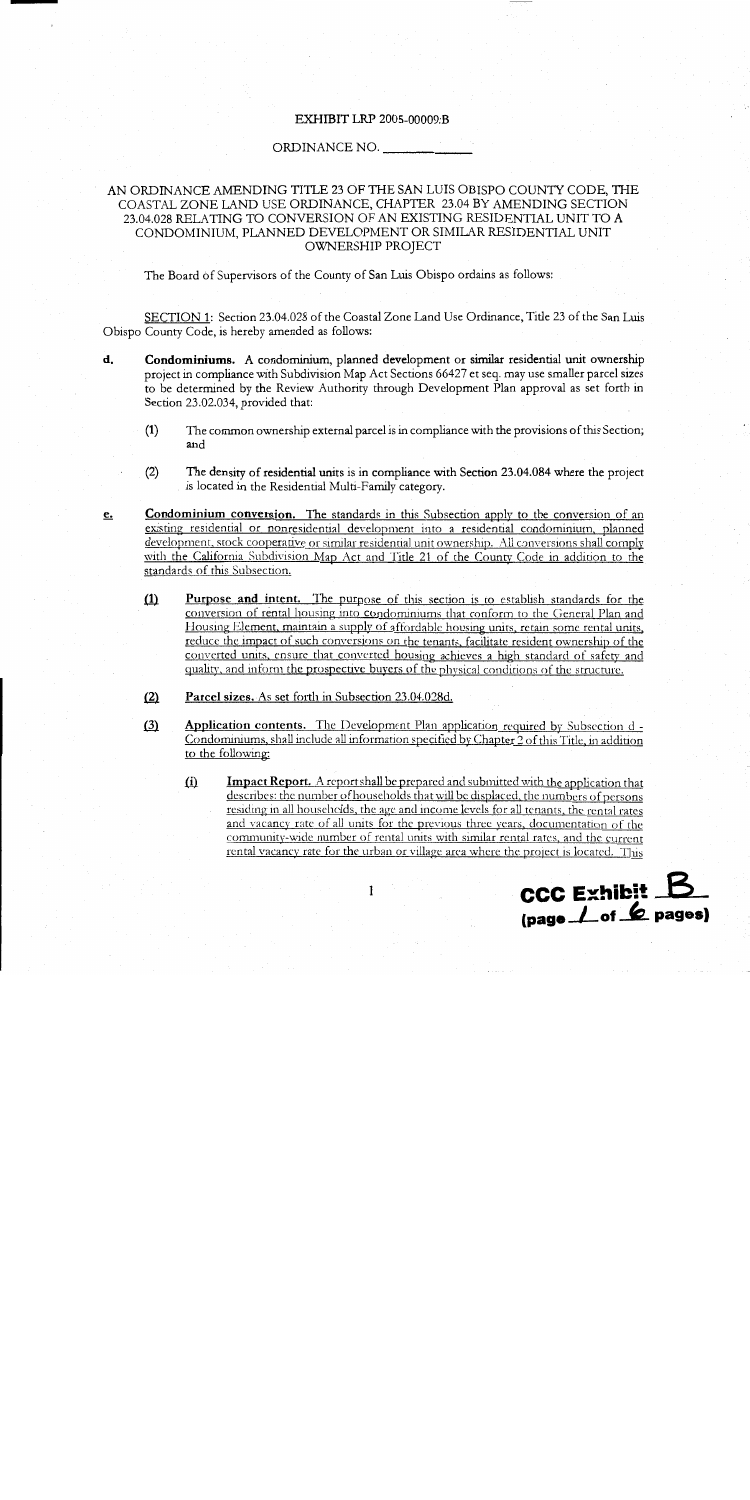information shall be used in the Relocation Plan required in subsection  $e(5)(ii)$ .

- Property Condition Report. A report shall be prepared by a structural or civil  $(i)$ engineer and submitted with the application that contains: a detailed description of the physical condition of the roads, paving, buildings, structures, common areas, recreation features, landscape, utilities and infrastructure, an analysis of property and structural compliance with the current building, fire and land use codes, cost estimates for needed repairs and ongoing maintenance costs, and an estimate of the annual amount of homeowners' association fees.
- $(iii)$ Tenant Information Package. An information package shall be prepared and submitted with the application. Once the Tenant Information Package is determined by the Planning Director to be complete, the applicant shall provide verification that this package has been distributed to each tenant. The information package shall include the following notification and documents:
	- The name and address of developer and/or property owner.  $\langle a \rangle$
	- A copy of the Impact Report and Property Condition Report that are  $\overline{\omega}$ submitted in compliance with subsections  $e(3)(i)$  and (ii).
	- The approximate date that the units shall be vacated if the Development  $\overline{c}$ Plan and tentative map are approved.
	- $(d)$ The tenant has the right to continue to rent his or her unit for at least 180 days after the date of approval of the Development Plan and tentative map.
	- A general description of the relocation assistance to be provided pursuant  $(e)$ to subsection  $e(5)$ .
	- The tenant has the right to terminate any long term rental lease or  $\Omega$ agreement that he or she may have with the manager or property owner.
	- The approximate sales price of the tenant's unit. টো
	- $(h)$ The tenant has an exclusive right to purchase his or her respective unit upon the same terms that such unit will initially be offered to the general public, or more favorable terms, for a period of at least 90 days after a subdivision public report has been issued by the State Department of Real Estate. If no public report is required then the 90 day period shall begin when the final subdivision map is approved by the County.
	- $\Omega$ Protection from unjust eviction shall be provided to tenants who comply with their rental or lease agreements and with the written regulations of the rental property.
	- $\Omega$ Once the applicant has issued a notice of "intent to convert," a tenant's rent shall not be increased more than once annually, and such increase shall not exceed the rate of increase in the Consumer Price Index for the same period. Only rate increase terms covered by existing rental or lease agreements are exempt from this provision.
- Special noticing requirements. The applicant shall provide evidence, to the satisfaction  $(4)$



 $\overline{2}$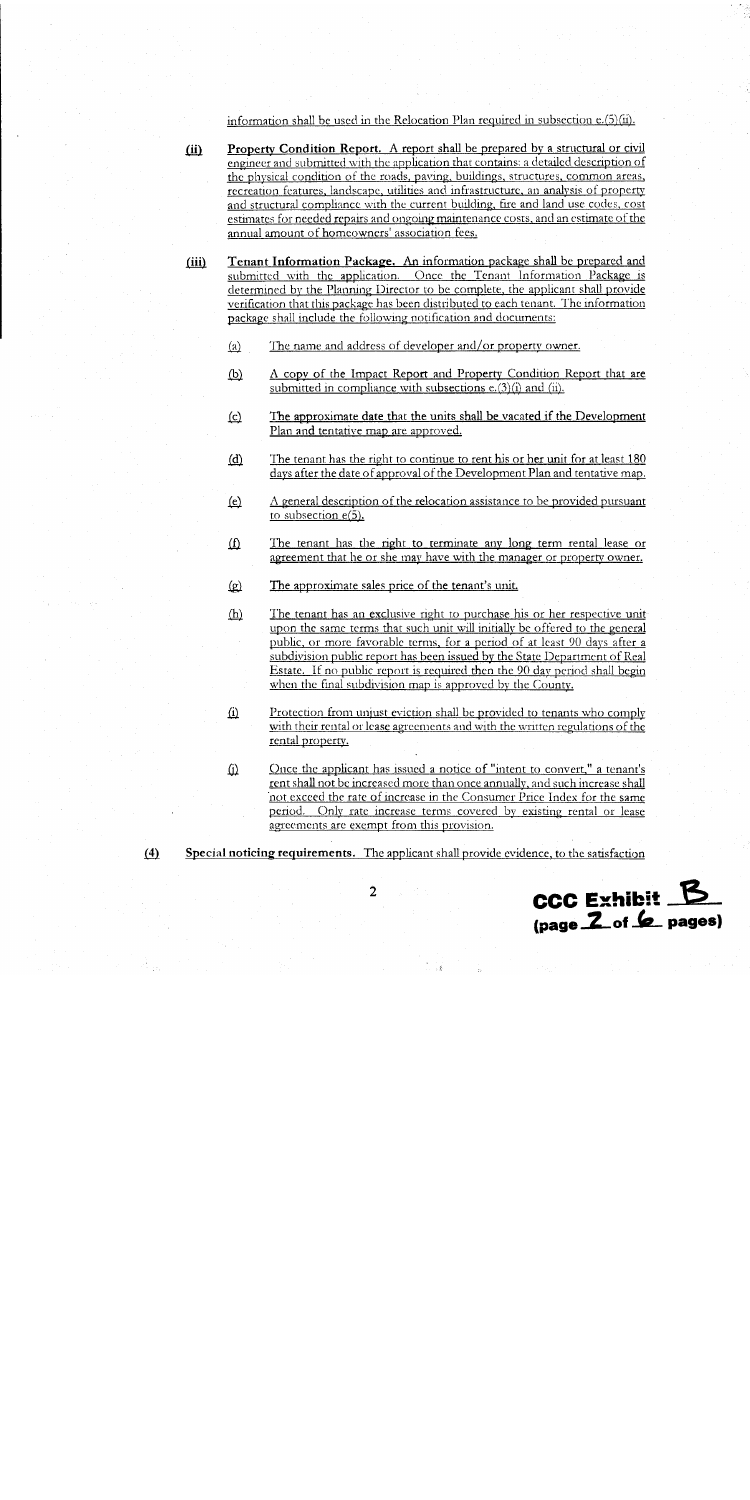of the Planning Director, that each tenant has received or will receive each of the following notices and documents, in addition to the notice required by Section 23.01.060.

- Notice of intent to convert. A notice of "intent to convert" at least 60 days prior  $(i)$ to submittal of the Development Plan and tentative map application, pursuant to Government Code Section 66427.1. After the notice of "intent to convert" has been issued, the applicant shall inform any new and/or prospective tenants that the County has received the request for approval of a condominium conversion, or that the condominium conversion request has been granted. The format of this notice shall comply with Government Code Section 66452.8(b), or superseding code.
- $(ii)$ Submittal notice. A "submittal notice" issued within 10 days of the submittal of an application for a public report to the Department of Real Estate, pursuant to Government Code Section 66427.1. The notice shall indicate that the report will be available on request. No such notice is necessary if a public report is not required.
- Approval notice. An "approval notice" within 10 days after the County's approval  $(iii)$ of the final map, pursuant to Government Code Section 66427.1.
- $(iv)$ Option to purchase. An "option to purchase" notice that grants the tenant an exclusive right to purchase his or her respective unit upon the same terms that such unit will initially be offered to the general public, or more favorable terms, for a period of at least 90 days after a subdivision public report has been issued by the State Department of Real Estate, pursuant to Government Code Section 66427.1. If no public report is required then the 90 day period shall begin when the final subdivision map is approved by the County.
- $(y)$ Termination of tenancy. A "termination of tenancy" notice that provides each tenant a minimum period of 180 days after County approval of the Development Plan and tentative map to vacate his or her residential unit All relocation assistance to be provided, pursuant to Subsection e(5)(i) and (ii), shall be described. The said notice to be delivered by U.S. mail to each tenant within 10 days of County approval of the Development Plan and tentative map.
- $(5)$ **Conditions of approval.** Approval of a Development Plan shall include the following conditions of approval at a minimum.
	- $(i)$ Affordable Housing: Where the project consists of three (3) or more units, the applicant shall agree to rent or sell 25 percent of the total number of units to low or moderate income households, and a minimum of 50 percent of the affordable units shall be affordable to low income households. The sales prices, rental rates, terms and restrictions for the affordable units shall comply with Section 23.04.094. Existing project residents who are income qualified shall be given priority in acquiring the affordable units, and a lottery shall be used if necessary to determine unit possession. Any existing deed restricted affordable units shall remain in the project, and may be counted towards meeting the project's affordable housing requirements. The affordability period of the existing deed restricted units that are counted to meet the project's affordable housing requirements shall be extended to meet the affordability requirements of this project pursuant to Section 23.04.094. If the project is subject to the affordable housing requirements of other ordinances or agencies then the most restrictive requirements shall apply.

CCC Exhibit  $\underline{\mathbf{B}}$  $(\text{page 3}_{\text{of}} \quad \text{6}_{\text{pages}})$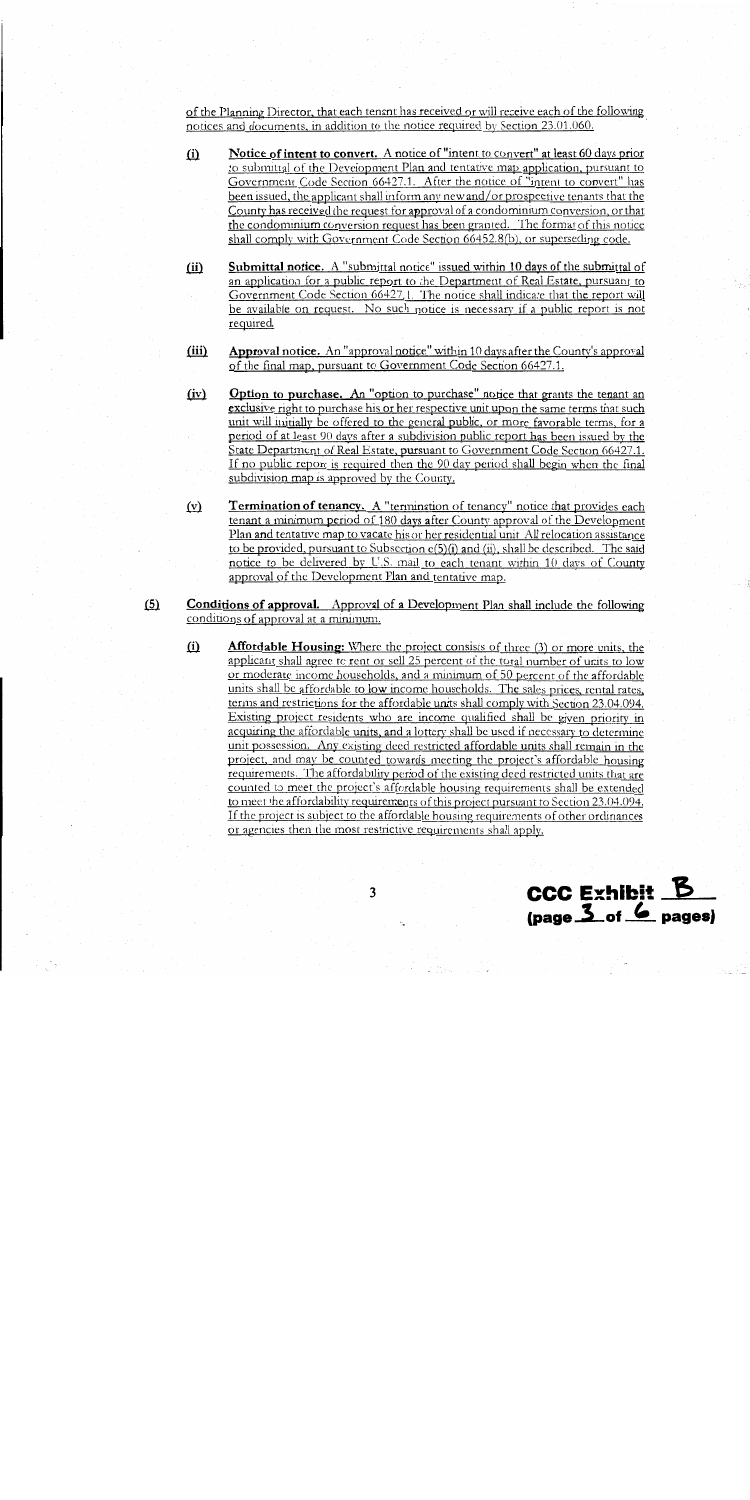- Relocation assistance. Applicant shall provide each displaced household with a  $(ii)$ relocation payment of a dollar amount equal to three months rent in the unit currently occupied by that household. Said relocation payment shall be paid at least 30 days before the household vacates its unit.
	- Rent Subsidy. For displaced low income households, when the household  $(a)$ moves into a comparable unit where the rent is higher than the rent for the unit that the household occupied in the conversion project then the applicant shall pay the difference for a period of one year from the date of relocation. If the Planning Director determines that no comparable unit is available then the applicant shall extend the household's rental agreement for one (1) year beyond the 180 day termination period, at a rental rate determined by the household's income level and Section 23.04.094.

A comparable unit is one that is decent, safe, sanitary, and in compliance with all local and state housing codes. A comparable unit has facilities that are equivalent to the household's existing dwelling unit with regards to the following features: a) apartment size including number of rooms; b) rent range; c) major kitchen and bathroom facilities; d) special facilities for the handicapped or senior citizen; and e) willingness to accept families with children. A comparable unit is located in an area no less desirable than the household's existing unit with regards to accessibility to the following features: a) the tenant's place(s) of employment; b) community and commercial facilities; c) schools; and d) public transportation. A unit is not comparable if it is located in a building for which a notice of intent to convert has been given.

- Relocation Plan. The Relocation Plan shall describe the affordable  $(b)$ housing or relocation benefits that each tenant will received as a result of the conversion. All affordable housing unit sales, transfer of displaced tenants to new housing and execution of one-year lease agreements shall be completed prior to termination of tenancy of each displaced resident.
- $(iii)$ Property improvements. Each residential unit shall have separate utility hook-ups and meters (i.e., water, electricity and gas meter for each unit).
- $(iv)$ Compliance with codes. The property, plus all structures and improvements shall be in substantial conformance with building codes, fire codes, and the standards of the County Public Works. The property, plus all structures and improvements shall be inspected and approved by the Chief Building Official, the fire agency responsible for service, and County Public Works.
- $(y)$ Compliance with land use standards. The condominium conversion shall comply with the development standards for new residential projects pursuant to the Land Use Ordinance and Land Use Element. This shall include the standards for unit density, setbacks, landscape and irrigation, fencing, parking and paving. All project elements shall be refurbished and restored as necessary to achieve a high standard of appearance, quality, and safety.
- Warranty. Applicant shall provide a one-year warrantee free of charge to the  $(vi)$ homeowners' association for all project components which are owned or maintained by the association. The applicant shall guarantee the condition of common area items, including but not limited to roads, paving, drainage systems, landscaping, and recreational facilities. The applicant shall also guarantee the

 $\csc$  Exhibit  $\mathbf{\mathbf{\mathbf{\mathbf{B}}}}$  $(\text{page 4 of 6 pages})$ 

 $\overline{\mathbf{4}}$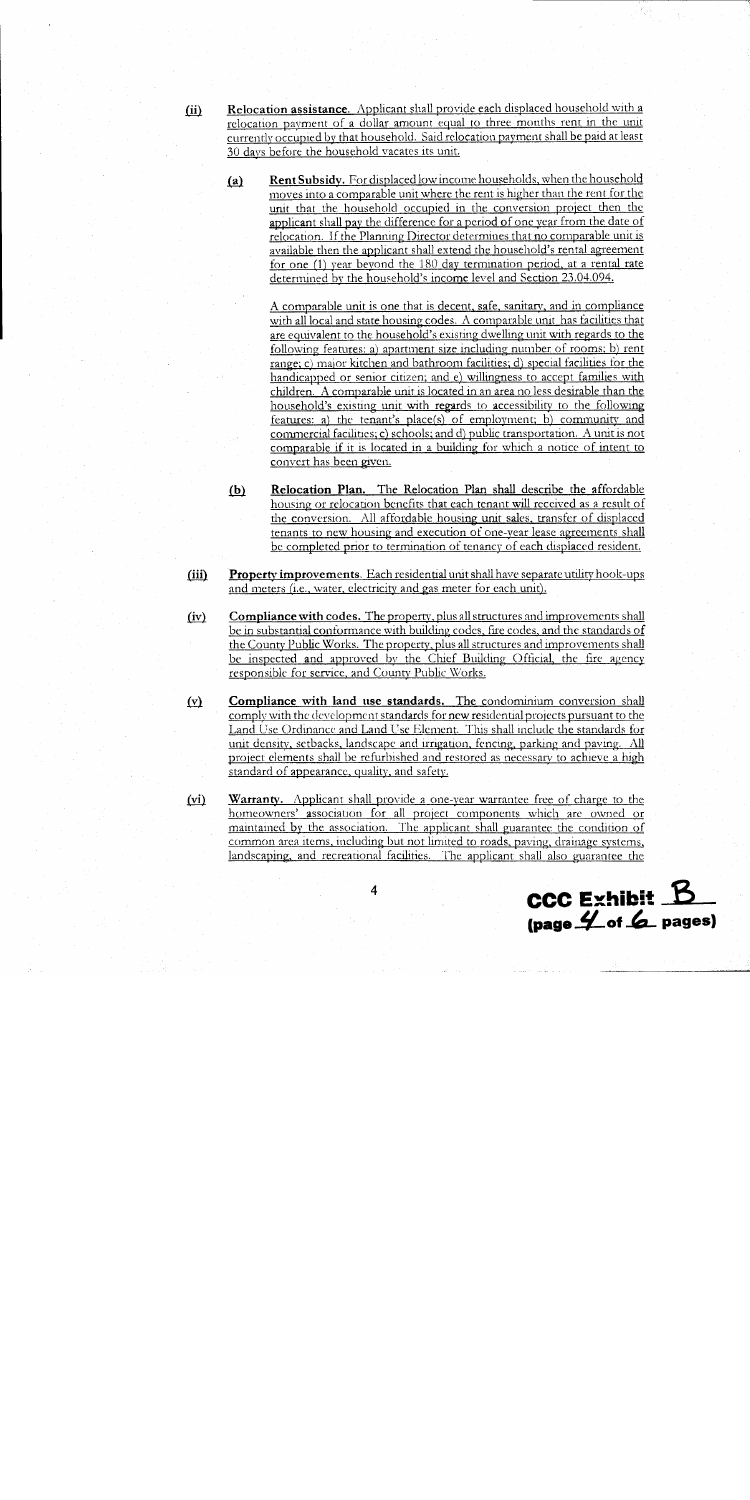condition of all residential and/or common area structures, roofing, foundations, plumbing, electrical, heating, ventilation, mechanical systems and utilities. All of these items shall be guaranteed to be in sound, usable condition for a period of one year from the date of the sale of the last individual unit sold.

- $(vii)$ Covenants, Conditions, and Restrictions. Covenants, Conditions and Restrictions shall be submitted for review and approval by the County.
- Property Condition Report. Applicant shall provide each prospective buyer with  $(viii)$ . a copy of the Property Condition Report before the unit is sold.
- Special findings for condominium conversion. A Development Plan for the conversion  $\underline{(6)}$ of an existing residential development into a residential condominium, planned development, stock cooperative or similar residential unit ownership may be approved only after the Review Authority makes the following findings:
	- That the total number of residential rental units to be converted to condominium  $\Omega$ units in any calendar year does not exceed 25 percent of the number of residential rental units that were built in the previous calendar year. The converted residential units are not required to be located in the same community as the newly constructed residential rental units.
	- ⑪ That the proposed condominium conversion will not create a substantial loss of affordable rental housing stock in the community where the conversion project is located.

SECTION 2. That the Board of Supervisors has considered the initial study prepared and conducted with respect to the matter described above. The Board of Supervisors has, as a result of its consideration, and the evidence presented at the hearings on said matter, determined that the proposed negative declaration as heretofore prepared and filed as a result of the said initial study, is appropriate, and has been prepared and is hereby approved in accordance with the California Environmental Quality Act and the County's regulations implementing said Act. The Board of Supervisors, in adopting this ordinance, has taken into account and reviewed and considered the information contained in the negative declaration approved for this project and all comments that were received during the public hearing process. On the basis of the Initial Study and any comments received, there is no substantial evidence that the adoption of this ordinance will have a significant effect on the environment.

SECTION 3. If any section, subsection, clause, phrase or portion of this ordinance is for any reason held to be invalid or unconstitutional by the decision of a court of competent jurisdiction, such decision shall not affect the validity or constitutionality of the remaining portion of this ordinance. The Board of Supervisors hereby declares that it would have passed this ordinance and each section, subsection, clause, phrase or portion thereof irrespective of the fact that any one or more sections, subsections, sentences, clauses, phrases or portions be declared invalid or unconstitutional.

SECTION 4: This ordinance shall take effect and be in full force on and after 30 days from the date of its passage hereof. Before the expiration of 15 days after the adoption of this ordinance, it shall be published once in a newspaper of general circulation published in the County of San Luis Obispo, State of California, together with the names of the members of the Board of Supervisors voting for and against the ordinance.



5